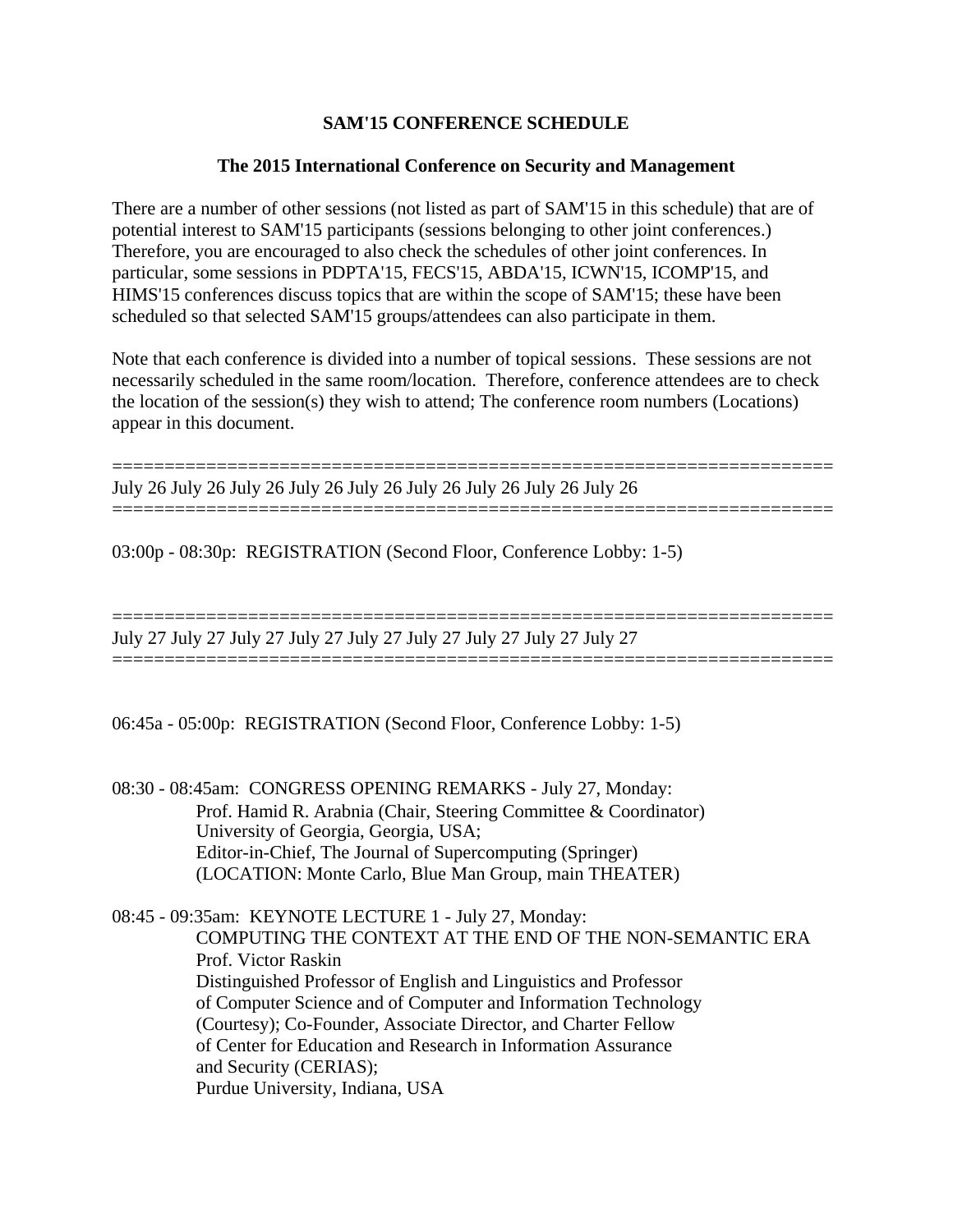(LOCATION: Monte Carlo, Blue Man Group, main THEATER)

09:40 - 10:20am: KEYNOTE LECTURE 2 - July 27, Monday: LESSONS FROM COMMERCIALIZING IDEAS FROM COLLEGES AROUND THE WORLD: WHAT COLLEGE STUDENTS, FACULTY AND RESEARCHERS MUST DO TO BE SUCCESSFUL Dr. Sandeep Chatterjee EVx Global (www.evxglobal.com); Named Young Global Leader by the World Economic Forum for his professional accomplishments, commitment to society and potential to contribute to shaping the future of the world. (LOCATION: Monte Carlo, Blue Man Group, main THEATER)

10:25 - 10:35am: A MESSAGE FROM REPRESENTATIVES OF MAJOR PUBLISHERS OF SCIENCE AND RESEARCH BOOKS, JOURNALS, AND MONOGRAPHS Ms. Mary E. James

Senior Editor Applied Sciences, Publisher: Springer

&

Mr. Todd Green

Publisher of Computer Science and Digital Security, Elsevier (LOCATION: Monte Carlo, Blue Man Group, main THEATER)

10:40 - 11:20am: KEYNOTE LECTURE 3 - July 27, Monday:

ARTIFICIAL NEUROGENESIS Dr. James A. Crowder Chief Engineer, Raytheon Intelligence, Information, and Services; Aurora, Colorado, USA; Chief Mentor/Scientist of the Automation, Robotics and Artificial Intelligence Research Lab - Alexandria School of Innovation, Douglas County, Colorado, USA (LOCATION: Monte Carlo, Blue Man Group, main THEATER)

11:20a - 12:00p: KEYNOTE LECTURE 4 - July 27, Monday: The Infinity Computer and Numerical Computations with Infinities and Infinitesimals Prof. Yaroslav D. Sergeyev, Ph.D., D.Sc., D.H.C. Inventor of the Infinity Computer; Distinguished Professor, Head of Numerical Calculus Laboratory, University of Calabria, Rende, Italy; and Professor (part-time), Lobachevsky State University, Nizhni Novgorod, Russia (LOCATION: Monte Carlo, Blue Man Group, main THEATER)

12:00 - 01:00pm: LUNCH (On Your Own)

SESSION 1-SAM: BIOMETRICS + FORENSICS + SECURITY EDUCATION Co-Chairs: Prof. Kathy Liszka, Akron University, USA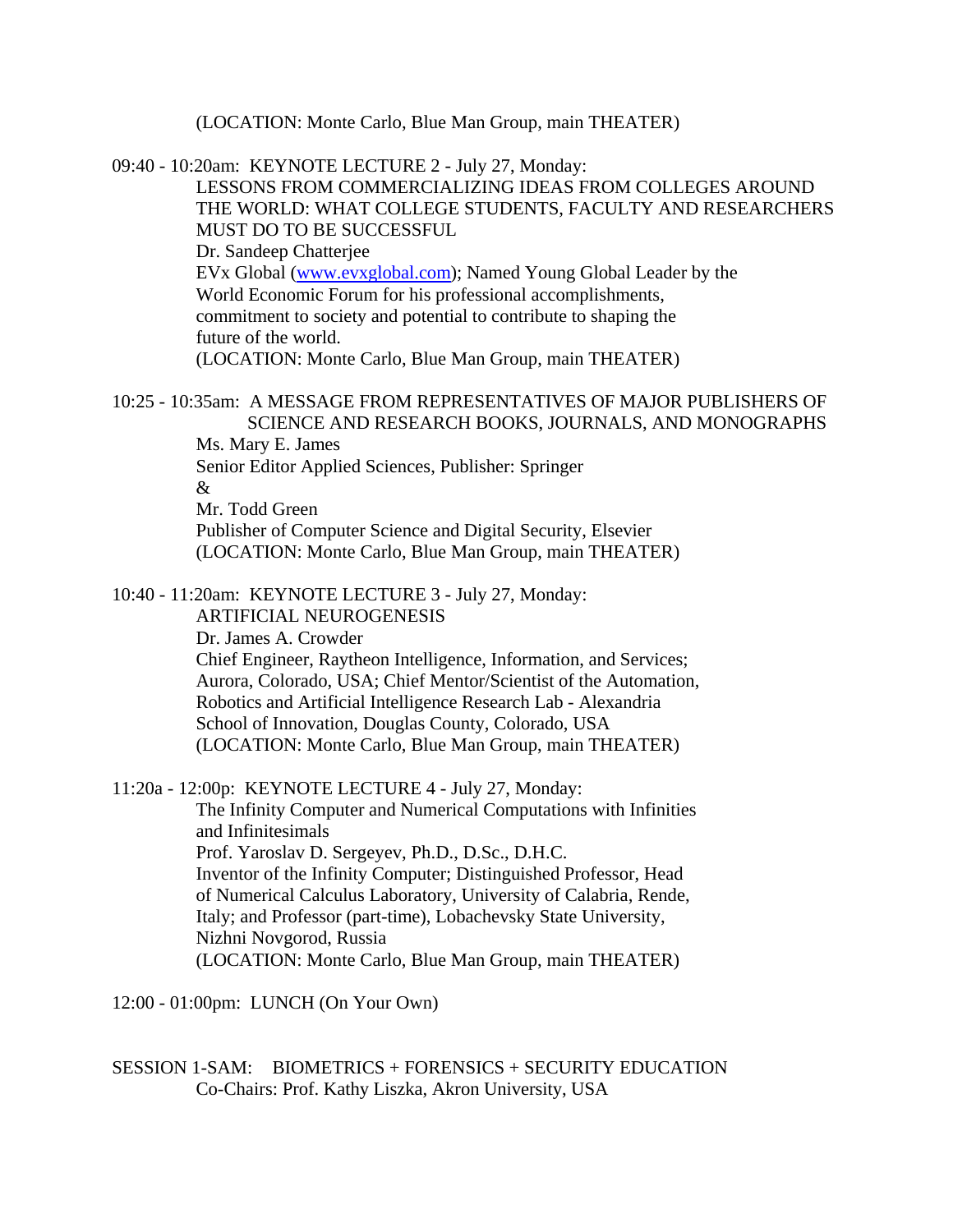July 27, 2015 (Monday); 01:00pm - 03:00pm (LOCATION: Ballroom 2)

- 01:00 01:20pm: Analysis of Evidence in Cloud Storage Client Applications on the Windows Platform Rakesh Malik, Narasimha Shashidhar, Lei Chen Sam Houston State University, Huntsville, Texas, USA
- 01:20 01:40pm: Biometric Authentication and Data Security in Cloud Computing G. L. Masala, P. Ruiu, A. Brunetti, O. Terzo, E. Grosso University of Sassari, Italy; Istituto Superiore Mario Boella (ISMB), Italy
- 01:40 02:00pm: Using Third Party Cookies for Forensic Identification Tobias Eggendorfer Hochschule Ravensburg-Weingarten, Germany
- 02:00 02:20pm: Emptying the Malicious Suitcase: Unpacking Malware in a Lab Setting Tyler Hudak, Kathy J. Liszka Korelogic Security, Annapolis, Maryland, USA; Department of Computer Science, University of Akron, USA
- 02:20 02:40pm: Analysis of Feasibility and Security Measures on Dynamic Authentication Jing-Chiou Liou Department of CS, Kean University, New Jersey, USA
- 02:40 03:00pm: Split Manufacturing in Radio-Frequency Designs Yu Bi, Jiann-Shiun Yuan, Yier Jin University of Central Florida, Florida, USA
- SESSION 2-SAM: SPECIAL TRACK ON CYBERSECURITY EDUCATION Co-Chairs: Prof. George Markowsky\* and Dr. Linda Markowsky Professor and Associate Director, School of Computing and Information Science, University of Maine, Orono, Maine, USA July 27, 2015 (Monday); 03:00pm - 05:40pm (LOCATION: Ballroom 2)
- 03:00 03:20pm: The Benefits of Hosting the NECCDC at Your Institution G. Markowsky, P. Lutz, D. Johnson, B. Stackpole, R. Soucy, and B. Attaie University of Maine, USA; Rochester Institute of Technology, Rochester, New York, USA; Syracuse University, New York, USA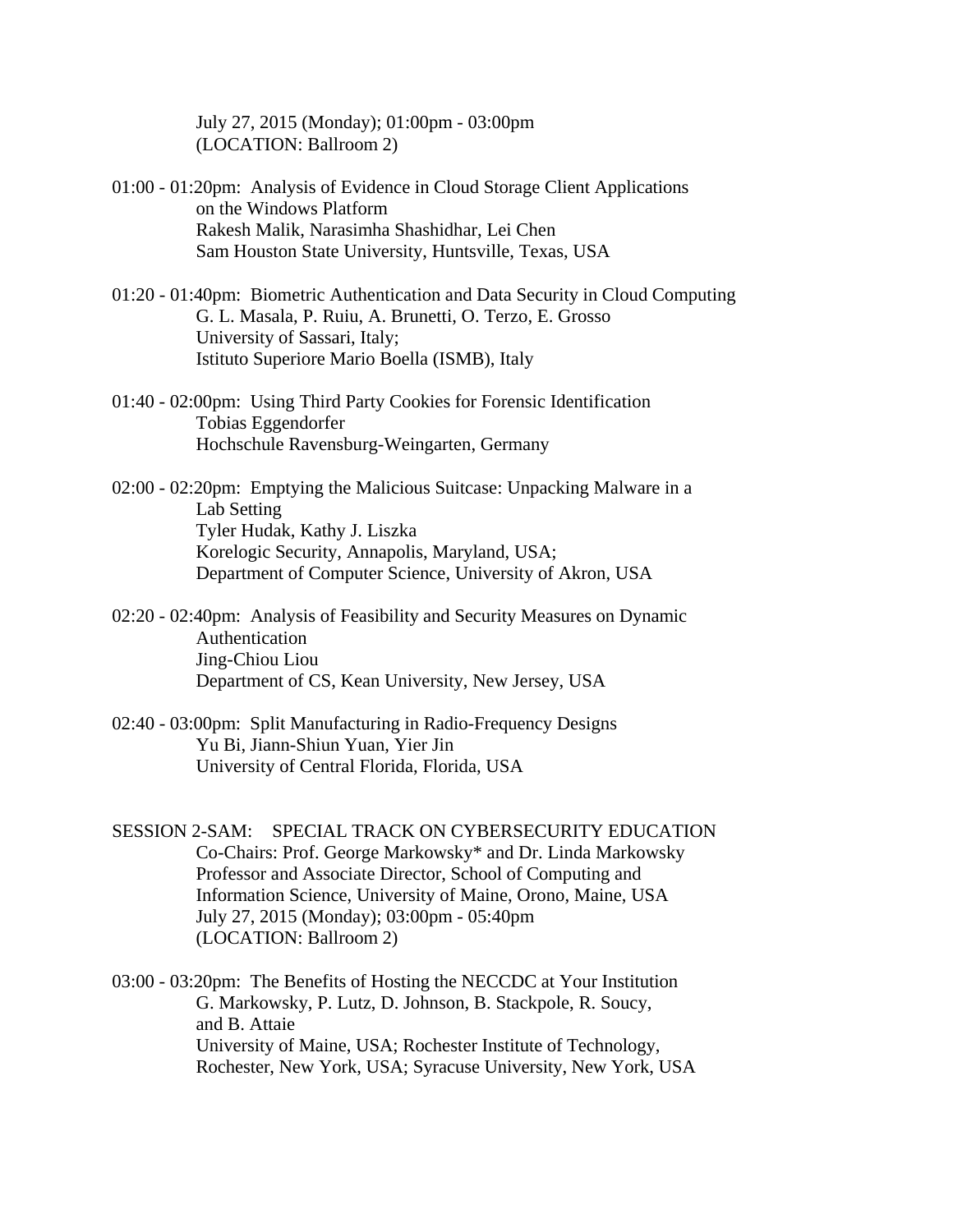- 03:20 03:40pm: Experiences with Establishment of a Multi-University Center of Academic Excellence in Information Assurance/Cyber Defense R. T. Albert, C. Bennett, D. Briggs, M. Ebben, H. Felch, D. Kokoska, L. Lovewell, C. MacDonald, G. Markowsky, L. Markowsky, J. Murphy, E. Sihler, G. Wilson University of Maine at Fort Kent, Fort Kent, Maine, USA; University of Maine at Farmington, Farmington, Maine, USA; University of Southern Maine, Portland, Maine, USA; University of Maine at Augusta, Augusta, Maine, USA; University of Maine, Orono, Maine, USA
- 03:40 04:00pm: Covert Channel over Apple iBeacon Joseph Priest, Daryl Johnson Rochester Institute of Technology, Rochester, New York, USA
- 04:00 04:20pm: The Security Implications of IMSI Catchers Bryan Harmat, Jared Stroud, Daryl Johnson, Bill Stackpole, Sylvia Perez-Hardy, Rick Mislan, Tae Oh Rochester Institute of Technology, Rochester, New York, USA
- 04:20 04:40pm: Covert Channel Using ICMPv6 and IPv6 Addressing Geoffrey Ackerman, Daryl Johnson, Bill Stackpole Rochester Institute of Technology, Rochester, New York, USA
- 04:40 05:00pm: Covert Channels in SSL Session Negotiation Headers Justin Merrill, Daryl Johnson Rochester Institute of Technology, Rochester, New York, USA
- 05:00 05:20pm: The Benefits of Hosting the NECCDC at Your Institution George Markowsky, et al. University of Maine, Orono, Maine, USA
- 05:20 05:40pm: Promela: Introducing Proof into Cybersecurity Education George Markowsky, Linda Markowsky University of Maine, Orono, Maine, USA

05:40 - 09:00pm: TUTORIALS + PANEL DISCUSSIONS + ADDITIONAL INVITED LECTURES

(Please see the lists at the begining of the program book for details)

09:00 - 11:45pm: CONFERENCE RECEPTION DINNER / SOCIAL July 27 - Monday; 09:00pm - 11:45pm (LOCATION: Ballrooms 1-5)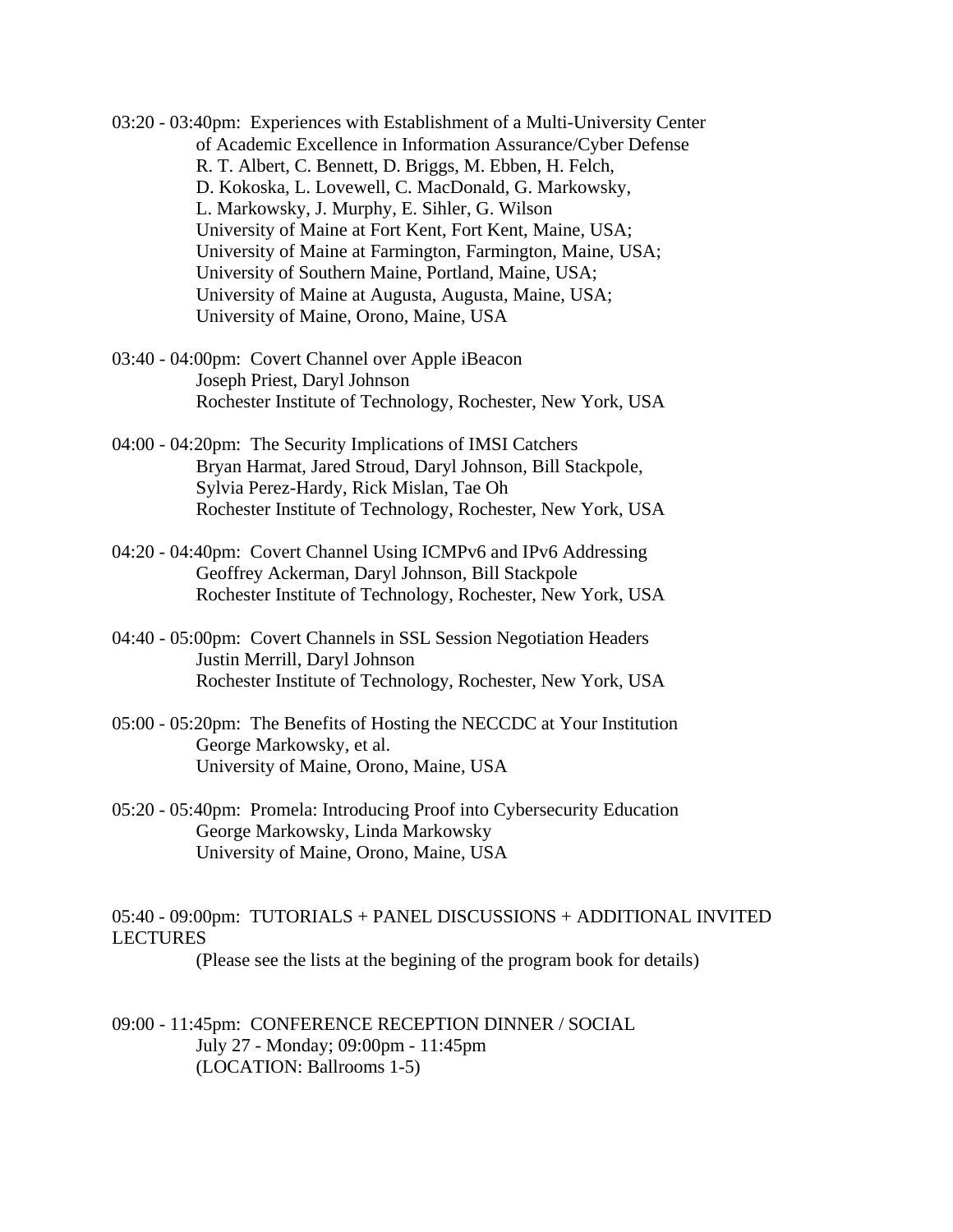July 28 July 28 July 28 July 28 July 28 July 28 July 28 July 28 July 28

6:45am - 5:00pm: REGISTRATION (Second Floor, Conference Lobby: 1-5)

SESSION 3-SAM: COMPUTER SECURITY + SECURITY APPLICATIONS + CYBER DEFENSE

=====================================================================

=====================================================================

Co-Chairs: Dr. Jing-Chiou Liou, Kean University, USA Dr. Giovanni Masala, University of Sassari, Italy July 28, 2015 (Tuesday); 08:00am - 10:20am (LOCATION: Ballroom 2)

08:00 - 08:20am: FREE SLOT

- 08:20 08:40am: Cyber Defense Training and the HSI Learning Dynamic William Quintana General Dynamics Bath Iron Works, Bath, Maine, USA
- 08:40 09:00am: Intrusion Detection in the Cloud Environment Using Multi-Level Fuzzy Neural Networks Hamid Aramifard, Leyli Mohammad Khanli Computer Science, University of Tabriz, Iran
- 09:00 09:20am: An Overview of the Current Classification Techniques in Intrusion Detection Buthina Al-Dhafian Software Engineering Department, King Saud University, Riyadh, Saudi Arabia
- 09:20 09:40am: Evaluation on Malware Classification by Combining Traffic Analysis and Fuzzy Hashing of Malware Binary Shohei Hiruta, Yukiko Yamaguchi, Hajime Shimada, Hiroki Takakura Graduate School of Information Science, Nagoya University, Japan; Information Technology Center, Nagoya University, Japan
- 09:40 10:00am: A Multifractal Based Autonomous Sliding Window Algorithm for Cognitive Machine Classification Of Malicious Internet Traffic Muhammad Salman Khan, Ken Ferens, Witold Kinsner Department of ECE, University of Manitoba, Winnipeg, MB, Canada
- 10:00 10:20am: Deception in Dynamic Web Application Honeypots: Case of Glastopf Banyatsang Mphago, Bagwasi Ontiretse, Phofuetsile Baboloki, and Hlomani Hlomani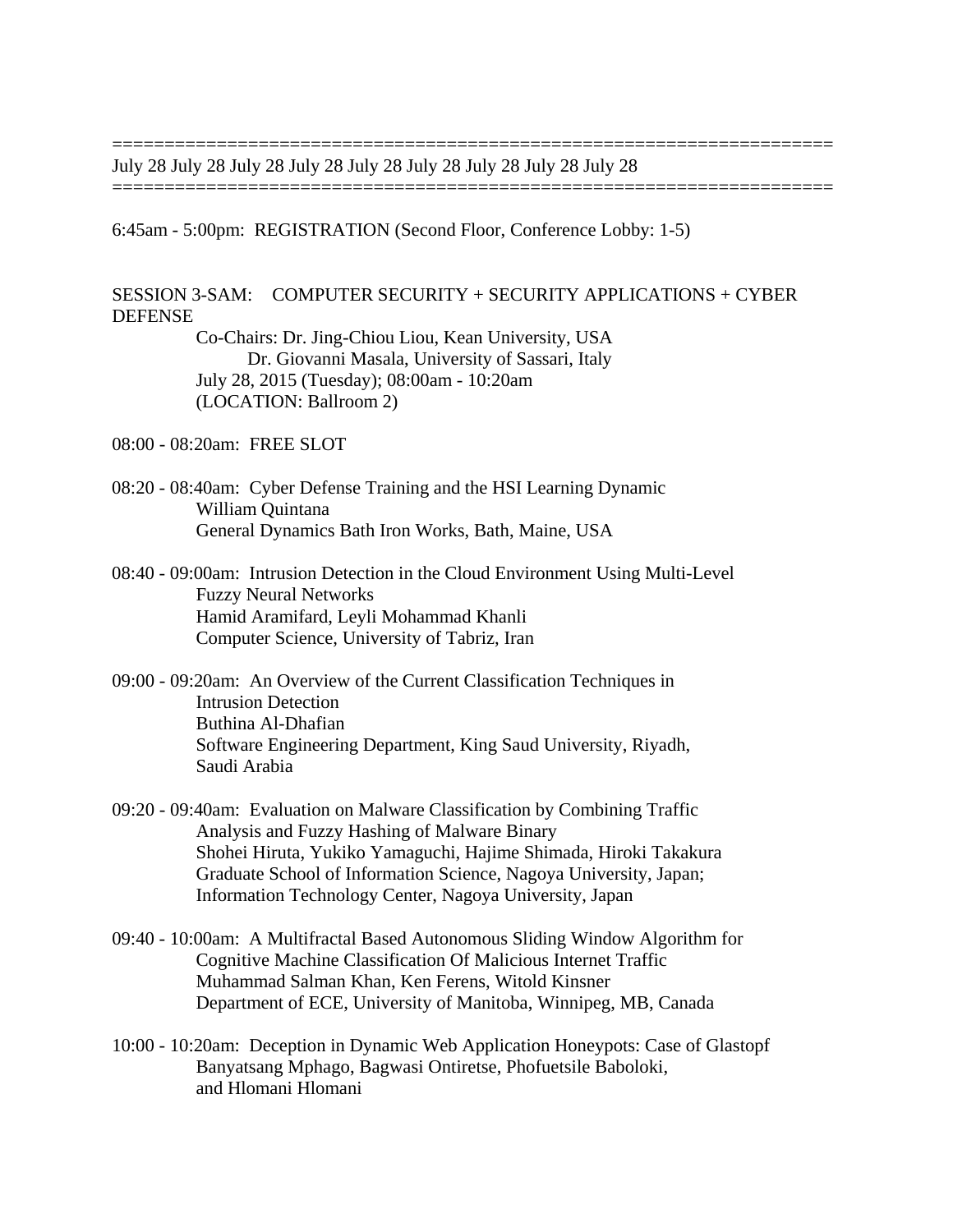College of Information Communication and Technology, Botswana International University of Science and Technology, Botswana

10:20 - 10:40am: BREAK

SESSION 4-SAM: PANEL DISCUSSION Moderator: Prof. George Markowsky Professor and Associate Director, School of Computing and Information Science, University of Maine, Orono, Maine, USA July 28, 2015 (Tuesday); 10:40am - 11:40am (LOCATION: Ballroom 2)

10:40 - 11:40am: SECURITY PANEL DISCUSSION

- 11:40 12:00pm: FREE SLOT
- 12:00 12:20pm: FREE SLOT
- 12:20 01:20pm: LUNCH (On Your Own)

# SESSION 5-SAM: SECURITY APPLICATIONS Chair: Dr. Levent Ertaul California State University East Bay, California, USA July 28, 2015 (Tuesday); 01:20pm - 03:00pm (LOCATION: Ballroom 2)

- 01:20 01:40pm: Cloud Storage Client Applications Evidence Analysis on UNIX/Linux Rakesh Malik, Narasimha Shashidhar Department of CS, Sam Houston State University, Huntsville, Texas, USA
- 01:40 02:00pm: Storing Credit Card Information Securely Using Shamir Secret Sharing on a Multi-Provider Cloud Architecture Levent Ertaul, William M. A. Marques Baptista, Rishi Pal Maram California State University East Bay, Department of Mathematics and Computer Science, Hayward, California, USA
- 02:00 02:20pm: A Hybrid Approach to Improving Cloud Data Security Ebelechukwu Nwafor, Legand Burge Howard University, Washington, DC, USA
- 02:20 02:40pm: Security Overlay for Distributed Encrypted Containers Florian Patzer, Andreas Jakoby, Thomas Kresken, Wilmuth Muller Fraunhofer Institute of Optronics, System Technologies and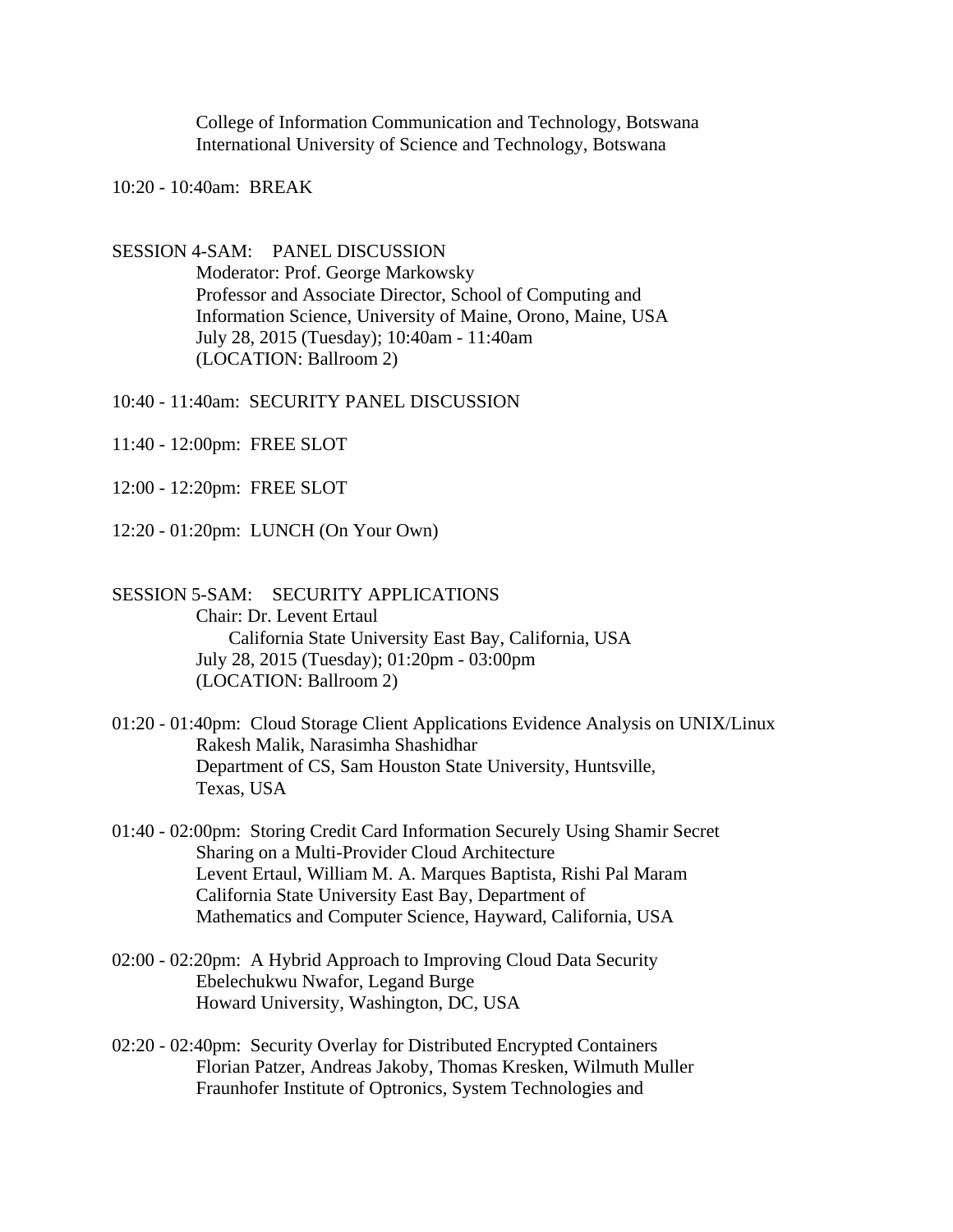Image Exploitation, Karlsruhe, Germany; Bauhaus Universitat, Weimar, Germany

02:40 - 03:00pm: A Study of Basic Architecture for Big-Data Security Analysis in SDN Environment Seong-Ho Choi, Jun-Sub Kim, Jin Kwak ISAA Lab., Department of Computer Engineering, Ajou University, Suwon, Korea; IT Convergence Research Institute, Sungkyunkwan University, Suwon, Korea; Department of Information and Computer Engineering, Ajou University, Suwon, Korea

03:00 - 03:40pm: POSTER/DISCUSSION SESSION A-SAM July 28, 2015 (Tuesday) (LOCATION: Hallways of Ballrooms 1-5)

> O. A Synthetic Provable Security Evaluation Of Cryptographic Applications With Entropy Sources Nayoung Kim, Ju-Sung Kang, Yongjin Yeom Department of Mathematics and Graduate School of Financial Information Security, Kookmin University, Seoul, Korea O. 802.11 Tracking and Surveillance - A Forensic Perspective Maxim Chernyshev, Craig Valli, Peter Hannay School of Computer and Security Science & Security Research

Institute, Edith Cowan University, Perth, Western Australia O. ...

SESSION 6-SAM: CRYPTOGRAPHIC TECHNOLOGIES + HARDWARE SECURITY Co-chairs: Dr. Levent Ertaul\* and Dr. Jiann-Shiun Yuan\*\* \*California State University East Bay, California, USA \*\*University of Central Florida, Florida, USA July 28, 2015 (Tuesday); 03:40pm - 05:40pm (LOCATION: Ballroom 2)

03:40 - 04:00pm: A Comparison of HMAC and AES-based FFX Mode of Operation for Format-Preserving Encryption Levent Ertaul, J. N. Shah California State University East Bay, Department of Mathematics and Computer Science, Hayward, California, USA

04:00 - 04:20pm: Block-DCT Based Secret Image Sharing over GF(28) Rosemary Koikara, Mausumi Goswami, Pyung-Han Kim, Gil-Je Lee, and Kee-Young Yoo CSE, Christ University Faculty of Engineering, Bangalore, India; School of CSE, Kyungpook National University, Daegu, Korea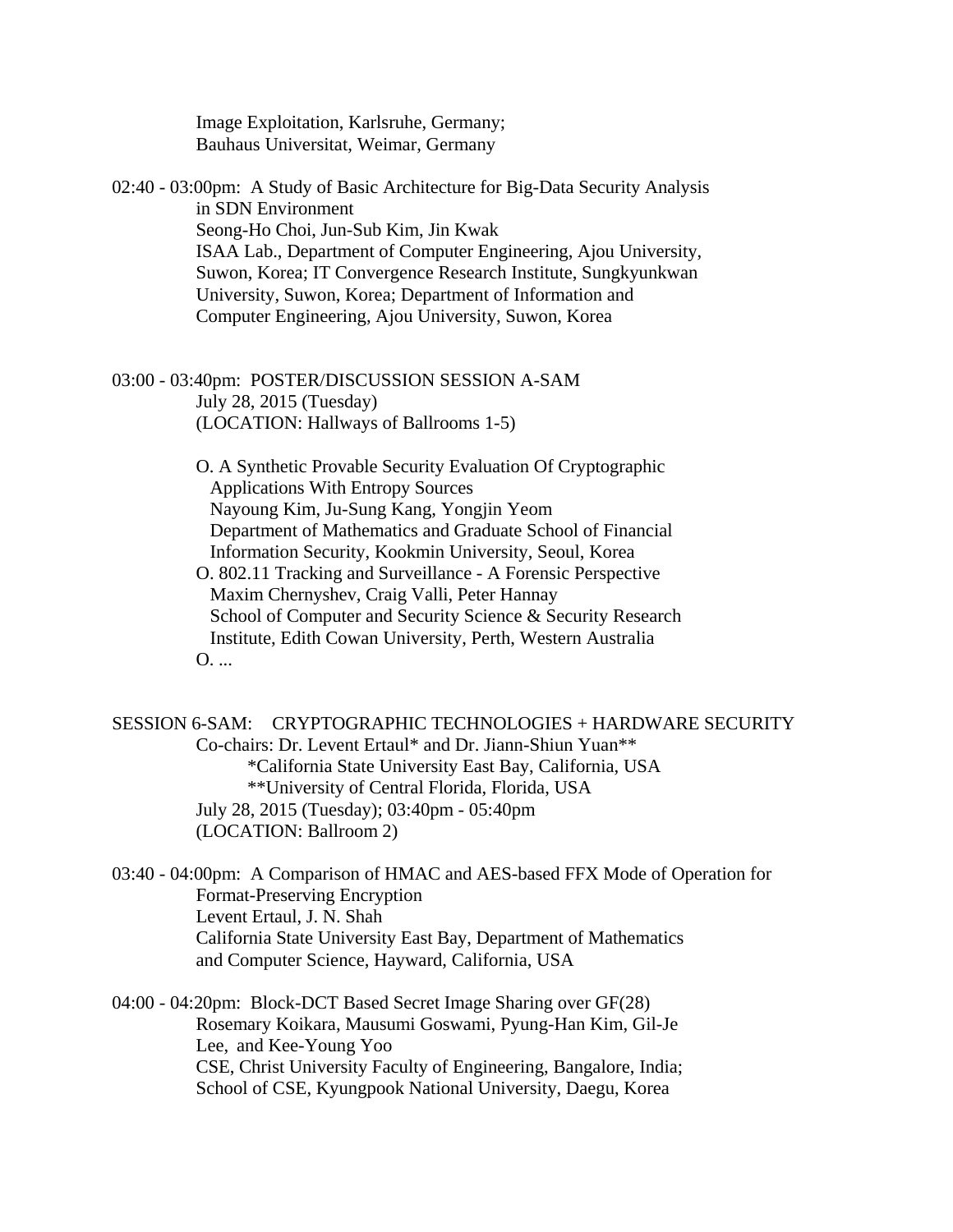04:20 - 04:40pm: Logic Design and Comparison of Arithmetic Structures for AES Cryptographic Systems Mostafa Abd-El-Barr, Aisha Al-Noori Department of Information Science, College of Computing Sciences and Engineering, Kuwait University, Kuwait; Department of CE, College of CSE, Kuwait University, Kuwait

04:40 - 05:00pm: An Authentication Scheme Based on Elliptic Curve Cryptosystem and OpenID in the Internet of Things Jong Jin Lee, Youn-Sik Hong, Ki Young Le Department of Information and Telecommunications Engineering, Incheon National University, Incheon, Korea; Department of CSE, Incheon National University, Incheon, Korea

05:00 - 05:20pm: An Improved NTRU Cryptosystem via Commutative Quaternions Algebra Nadia M. G. Al-Saidi, Mustafa Saed, Ahmad Tariq Sadiq, and Ali A. Majeed Department of Applied Sciences, University of Technology, Iraq; Hyundai-Kia America Technical Center, USA; Department of CS, University of Technology, Iraq

05:20 - 05:40pm: Robust PUF Circuit Design against Temperature Variations and Aging Effect Georgiy Brussenskiy, Jiann-Shiun Yuan School of Electrical Engineering and Computer Science, University of Central Florida, Orlando, Florida, USA

#### 05:40 - 09:00pm: TUTORIALS + PANEL DISCUSSIONS + ADDITIONAL INVITED LECTURES

(Please see the lists at the begining of the program book for details)

=====================================================================

=====================================================================

July 29 July 29 July 29 July 29 July 29 July 29 July 29 July 29 July 29

6:45am - 5:00pm: REGISTRATION (Second Floor, Conference Lobby: 1-5)

## SESSION 7-SAM: SECURITY MANAGEMENT

Co-Chairs: Dr. Rob Byrd\* and Dr. Mohammed Misbahuddin\*\* \*Abilene Christian University, USA \*\*Centre for Development of Advanced Computing, India July 29, 2015 (Wednesday); 08:00am - 10:20am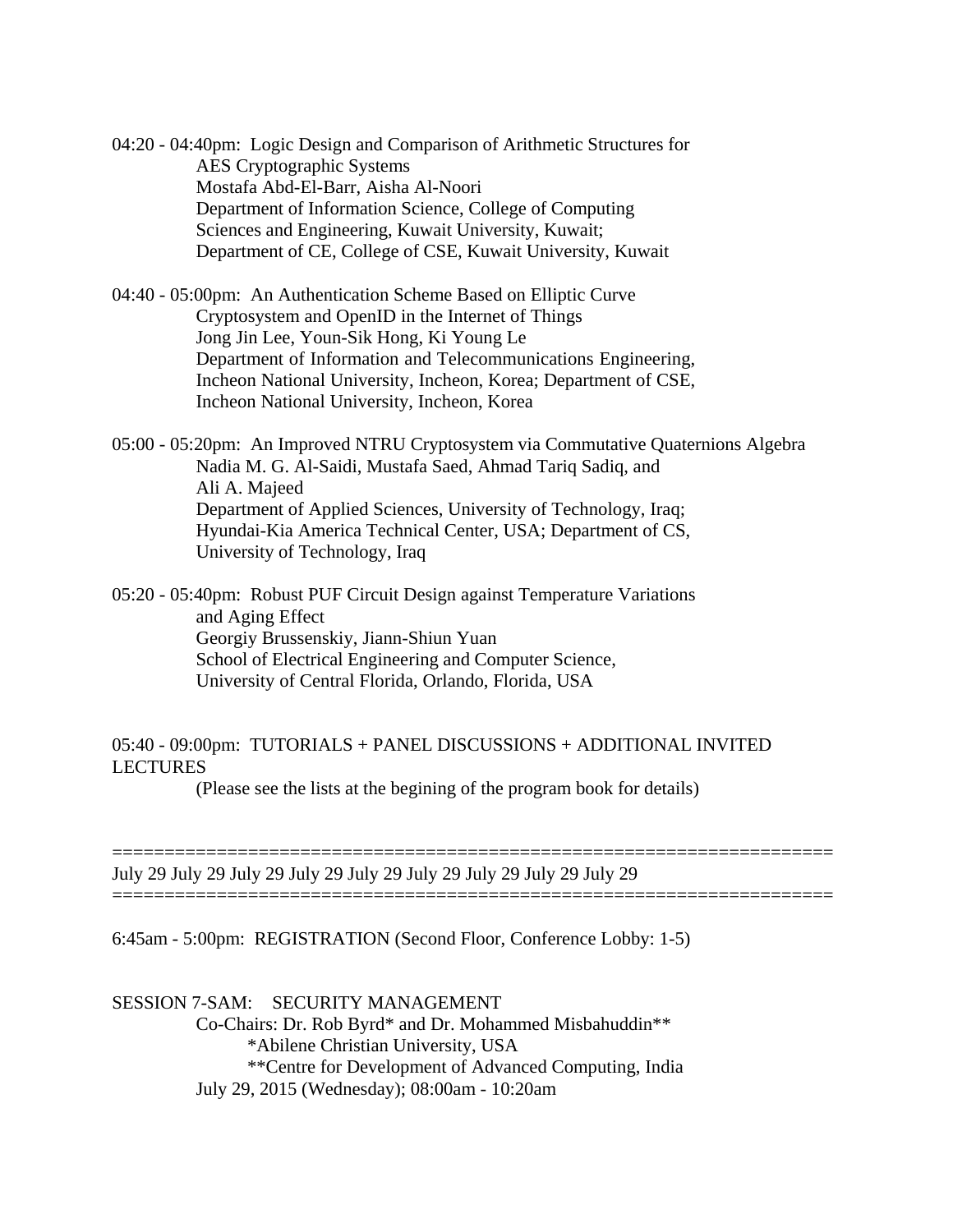(LOCATION: Ballroom 2)

08:00 - 08:20am: FREE SLOT

- 08:20 08:40am: Securing Organizations: A Framework For Implementing Optimized Security Measures Alani Peters, Rob Byrd Abilene Christian University, Abilene, Texas, USA
- 08:40 09:00am: Securing the Internet of Things: Developing a Security **Standard** Alicia Clark, Rob Byrd Abilene Christian University, Abilene, Texas, USA
- 09:00 09:20am: Device-based Secure Data Management Scheme in a Smart Home Ho-Seok Ryu, Jin Kwak ISAA Lab., Department of CE, Ajou University, Korea; Department of Information and CE, Ajou University, Korea
- 09:20 09:40am: Group Management and Security Management on an Open Horizontal Integration Model for IoE Younchan Jung, Enrique Festijo School of Information, Communications & EE, Catholic University of Korea, Gyeonggi-do, Korea
- 09:40 10:00am: IoT Cloud-Sensor Secure Architecture for Smart Home Syed Abdul Muqtader Razvi, Abdullah Al-Dhelaan, Mznah Al-Rodhaan, Riman A. Bin Sulaiman Department of CS, King Saud University, Saudi Arabia
- 10:00 10:20am: Key Management for Secure Multicast Communication in Sensor Cloud Shoroq Odah Al Beladi, Firdous Kausar Department of CS, Imam Mohammad bin Saud University, Riyadh, Saudi Arabia

10:20 - 10:40am: BREAK

SESSION 8-SAM: NETWORK SECURITY + CYBERSECURITY EDUCATION Co-chairs: Dr. Xinli Wang\* and Dr. Rob Byrd\*\* \*Michigan Tech University, USA \*\*Abilene Christian University, USA July 29, 2015 (Wednesday); 10:40am - 12:20pm (LOCATION: Ballroom 2)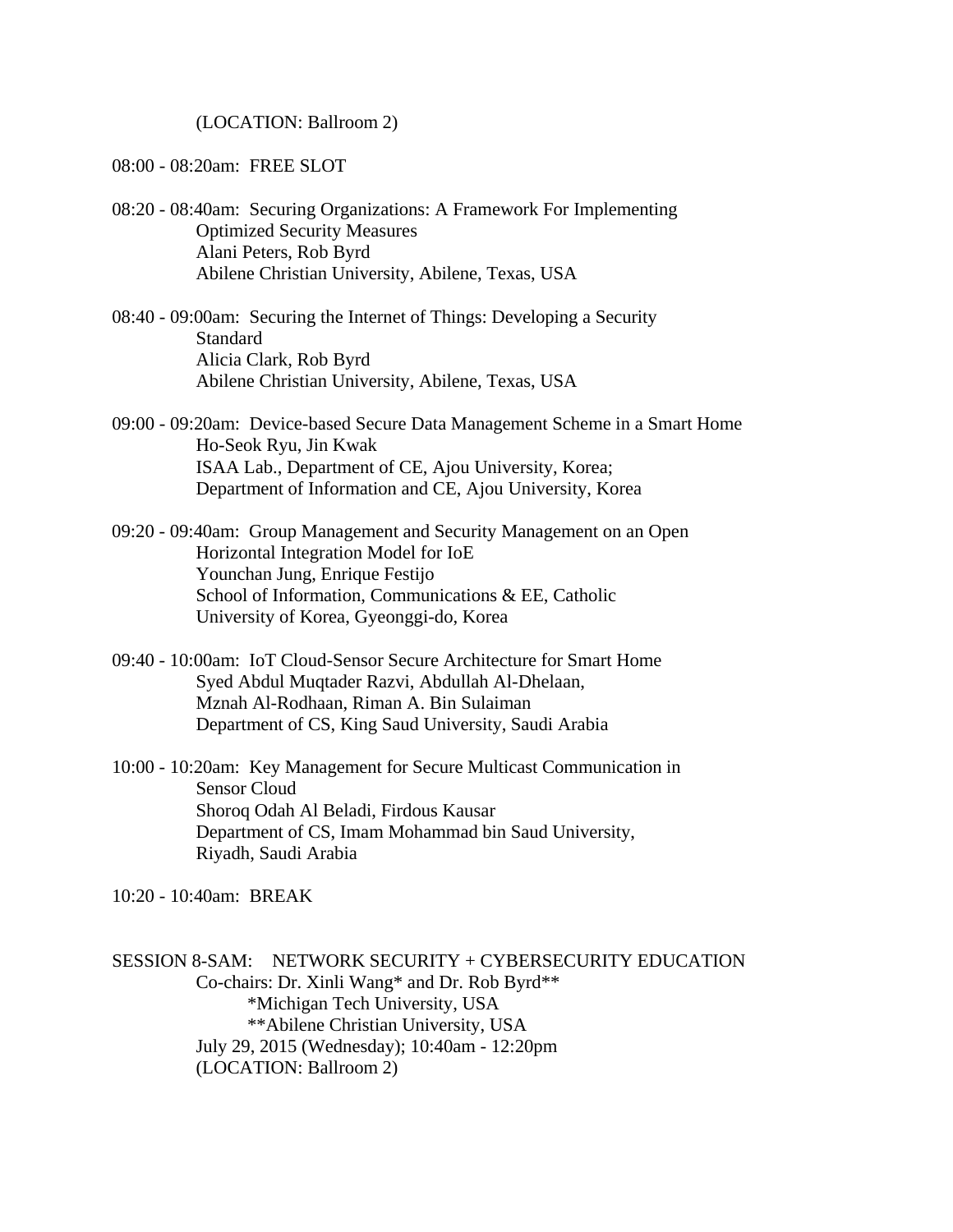- 10:40 11:00am: Abnormal VoLTE Call Setup Between UEs Sekwon Kim, Bonmin Koo, Hwankuk Kim Mobile Security R&D Team, Korea Internet & Security Agency, IT Venture Tower, Songpa, Seoul, Korea
- 11:00 11:20am: An Improvement of Efficient Dynamic ID-based User Authentication Scheme Using Smart Cards without Verifier Tables Jongho Mun, Jiye Kim, Donghoon Lee, Jaewook Jung, Younsung Choi, Dongho Won College of Information and Communication Engineering, Sungkyunkwan University, Korea
- 11:20 11:40am: Vehicle Communication and Infrastructure Security: Initial Thoughts Mustafa Saed, Muhammad Rizwan Hyundai-Kia America Technical Center, Inc., Superior Township, Michigan, USA
- 11:40 12:00pm: Recon 2 and the Adversarial Mindset: A Cybersecurity Exercise for Undergraduates Kian Lutu, Jeanie Mullins, Molly Kiefer, Jens Mache, and Richard Weiss The Evergreen State College, Olympia, Washington, USA; Lewis & Clark College, Portland, Oregon, USA
- 12:00 12:20pm: Development of an Intelligent Audit Trail as a Watch Dog to Monitor Academic Activities in Nigerian Universities Aru Okereke Eze, Ihekweaba Gozie, Ihekweaba Linda Ogechi Department of CE, Michael Okpara University of Agriculture, Umudike, Abia State, Nigeria

12:20 - 01:20pm: LUNCH (On Your Own)

- SESSION 9A-SAM: NETWORK SECURITY + SECURITY MANAGEMENT Co-Chairs: Dr. Younchan Jung\* and Dr. Xinli Wang\*\* \*The Catholic University of Korea, Korea \*\*Michigan Technological University, USA July 29, 2015 (Wednesday); 01:20am - 03:00pm (LOCATION: Ballroom 2)
- 01:20 01:40pm: Prevention of Toll Frauds Against IP-PBX James Yu DePaul University, Chicago, Illinois, USA
- 01:40 02:00pm: An Examination of Recent Network Security Failures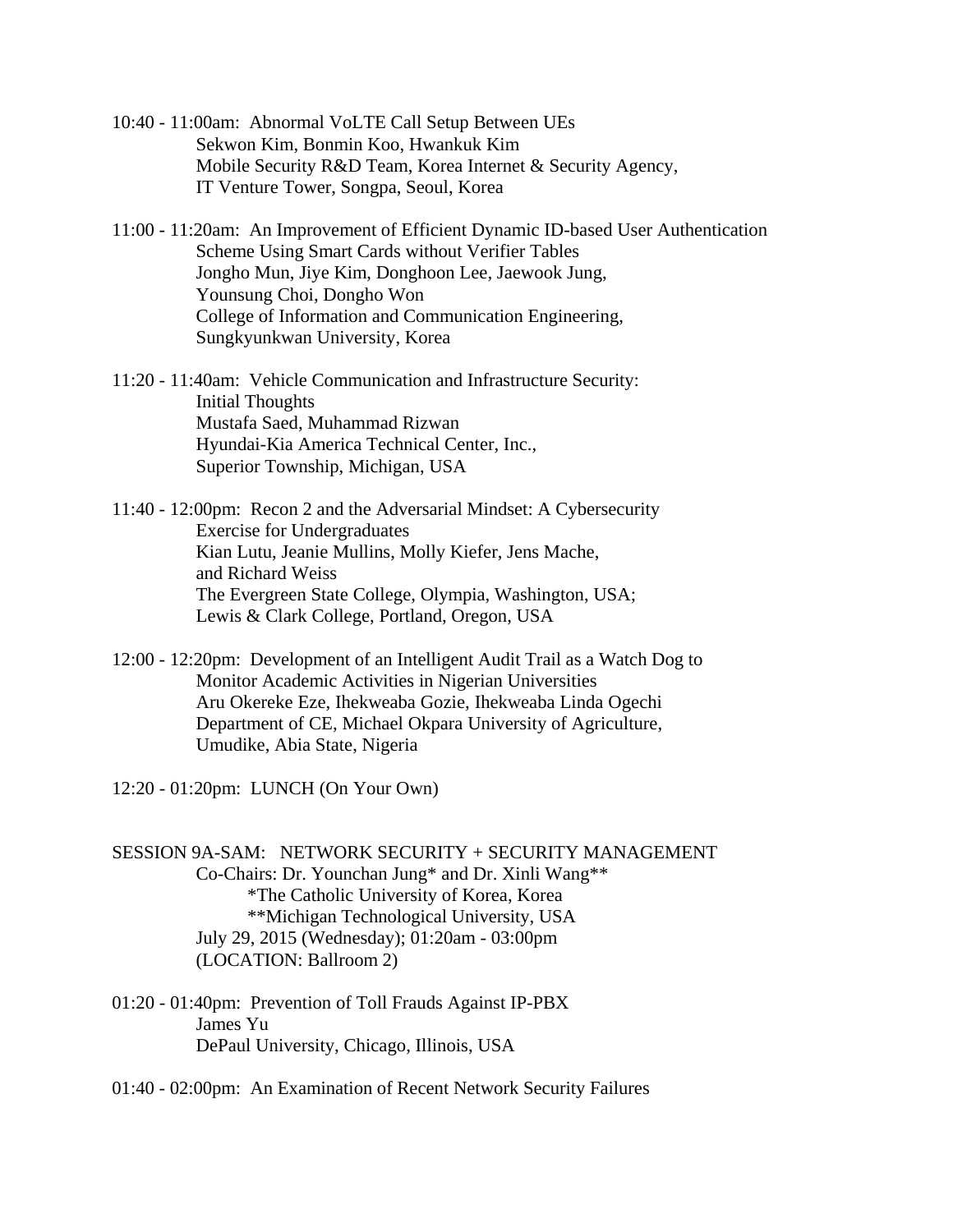Sean Maples, Weifeng Chen Southern New Hampshire University, Manchester, NH, USA; Department of Math & CS, California University of Pennsylvania, California, PA, USA

- 02:00 02:20pm: Domain Based Certification and Revocation Xinli Wang, Yan Bai, Lihui Hu School of Technology, Michigan Technological University, Houghton, Michigan, USA; Institute of Technology, University of Washington Tacoma, Washington, USA
- 02:20 02:40pm: Calculation Model of the Status and Staffing for Security Management - A case study Lilian Nassif, Daniel Carnevalli Information Technology Department, Public Ministry of Minas Gerais, Belo Horizonte, Brazil
- 02:40 03:00pm: Organizational Information Security Culture Assessment Areej AlHogail, Abdulrahman Mirza Department of IS, College of Computing and Information Sciences, King Saud University, Riyadh, Saudi Arabia
- 03:00 03:40pm: BREAK & POSTER/DISCUSSION SESSION B-SAM July 29, 2015 (Wednesday) (LOCATION: Hallways of Ballrooms 1-5)

O. Multimodal Biometric Methods for Temporary Reception Centers G. L. Masala, M. L. Ganadu University of Sassari, Italy O. A Provably Secure Authenticated Encryption Scheme Based On Block Ciphers With Large Input Lengths Wangho Ju, Hojoong Park, Ju-Sung Kang, Yongjin Yeom Department of Mathematics and Graduate School of Financial Information Security, Kookmin University, Seoul, Korea

 $O_{\ldots}$ 

SESSION 9B-SAM: EMBEDDED WEARABLE SECURITY + COVERT COMMUNICATION AND INFORMATION ASSURANCE Co-Chairs: TBA July 29, 2015 (Wednesday); 03:40pm - 05:00pm (LOCATION: Ballroom 2)

03:40 - 04:00pm: Towards Embedded Wearable Security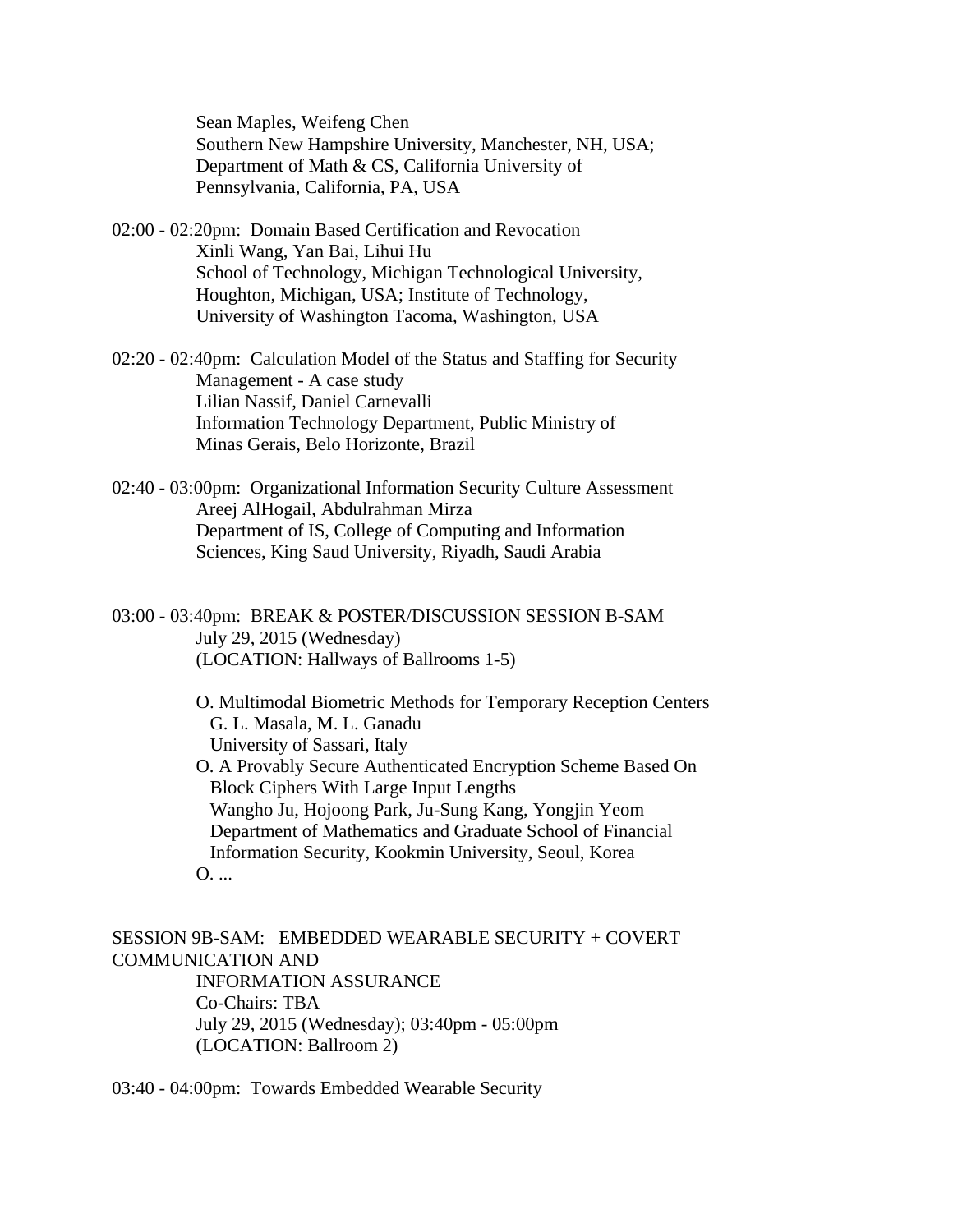M. Bouaoud, A. Bouras Ministry of Information and Communications Technology MICT, Doha, Qatar; Department of CSE, College of Engineering, Qatar University, Doha, Qatar

- 04:00 04:20pm: Exploring Covert Communication on Google+ Hangouts Subash Kumar Saladi, Frank Liu CIS, Sam Houston State University, Huntsville, Texas, USA
- 04:20 04:40pm: Mirror Network: A Holistic Approach for Assuring Information Systems Mahalingam Ramkumar Department of CSE, Mississippi State University, Mississippi, USA
- 04:40 05:00pm: Exploring Covert Communication in Text Message on Android **Smartphones** Damacharla Pavan, Sai Chowdary, Frank Liu CIS, Sam Houston State University, Huntsville, Texas, USA
- 05:00 05:40pm: During this period, SAM'15 attendees are encouraged to participate in sessions belonging to PDPTA'15, FECS'15, ABDA'15, ICWN'15, ICOMP'15, and HIMS'15 conferences. These sessions discuss topics that significantly overlap the scope of SAM'15.

05:40 - 09:00pm: TUTORIALS + PANEL DISCUSSIONS + ADDITIONAL INVITED LECTURES

(Please see the lists at the beginning of the program book for details)

=====================================================================

===================

July 30 July 30 July 30 July 30 July 30 July 30 July 30 July 30 July 30

6:45am - 5:00pm: REGISTRATION (Second Floor, Conference Lobby: 1-5)

SESSION 10-SAM: SECURITY APPLICATIONS + CRYPTOLOGY + BIOMETRICS Co-Chairs: Dr. Luis Hernandez Encinas\* & Dr. Agustin Martin Munoz\*\* \*Institute of Physical & Information Technologies, Spain \*\*Institute of Physical & IT, Spain July 30, 2015 (Thursday); 08:00am - 10:20am (LOCATION: Ballroom 2)

08:00 - 08:20am: A Unique-ID based Usable Multi-factor Authentication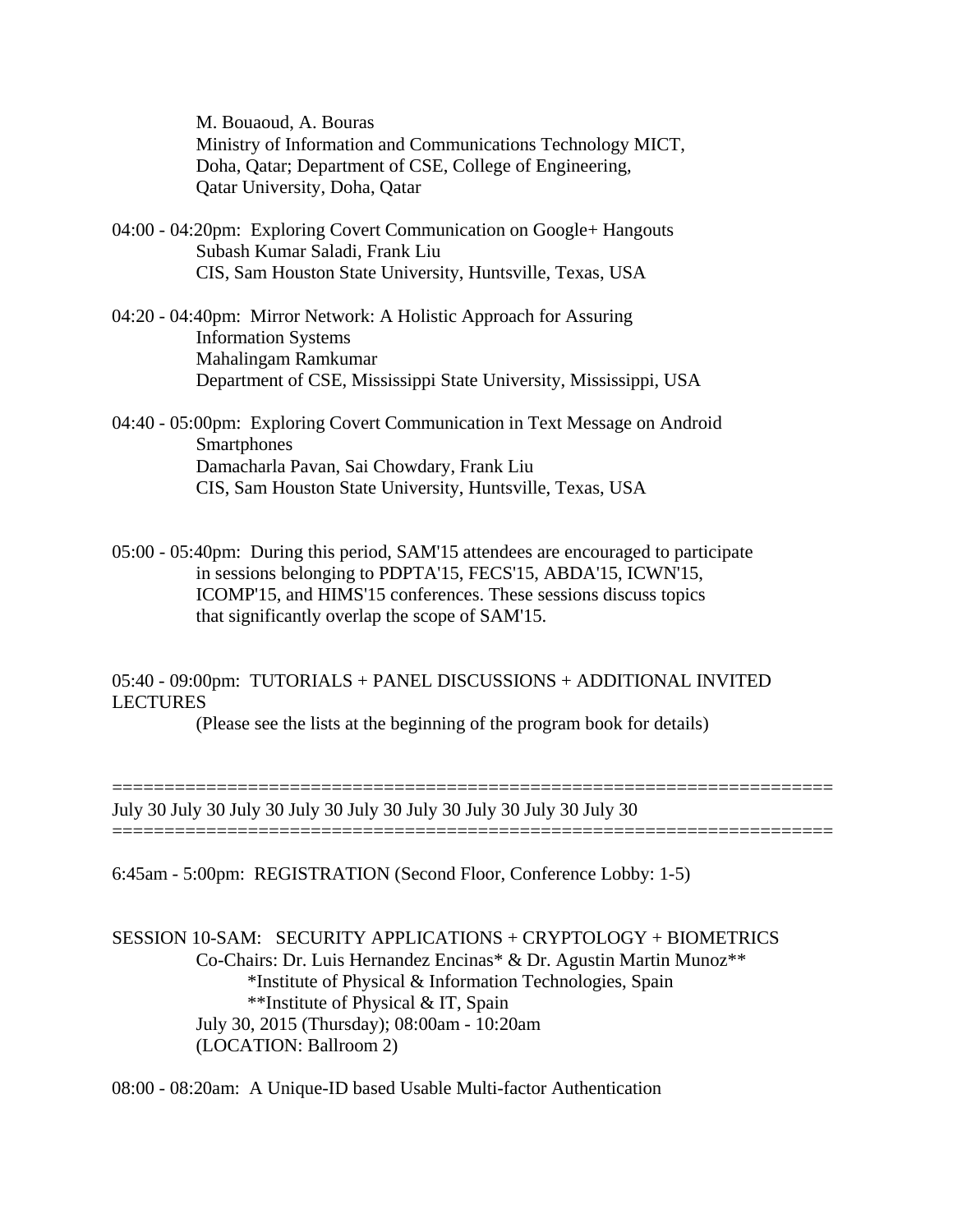Scheme for e-Services Mohammed Misbahuddin, Roshni V. S. Kumari, Anna Thomas, and Uttam Kumar Centre for Development of Advanced Computing, Electronics City, Bangalore, India

- 08:20 08:40am: A Strong Single Sign on User Authentication Scheme Without Verifier Table for Cloud Based Services Sumitra Binu, Mohammed Misbahuddin, Pethuru Raj Christ University, India; C-DAC, Electronic City, Bangalore, India; IBM India Pvt. Ltd., Bangalore, India
- 08:40 09:00am: Color Image Steganalysis Method for LSB Matching Jesus Olguin-Garcia, Ulises Juarez-Sandoval, Mariko Nakano-Miyatake, Hector Perez-Meana SEPI, ESIME Culhuacan, Instituto Politecnico Nacional, Mexico

09:00 - 09:20am: Privacy Risk Metrics for Internal and External Threat Analysis - An Enterprise Perspective Swaminathan S, Anoop Dobhal, Ankit Kumar, Karthik Sundararaman, G Subrahmanya Venkata, Radha Krishna Rao, Ganesh Srinivasan, and Rajkumar Umakantham Global Technology Office, Cognizant Technology Solutions, India

09:20 - 09:40am: Cloud-based Identity and Access Control for Diagnostic Imaging Systems Weina Ma, Kamran Sartipi Department of Electrical, Computer and Software Engineering, University of Ontario Institute of Technology, ON, Canada

09:40 - 10:00am: A New Edit Distance for Fuzzy Hashing Applications V. Gayoso Martinez, F. Hernandez Alvarez, L. Hernandez Encinas, C. Sanchez Avila Information Processing and Cryptography (TIC), Institute of Physical and Information Technologies (ITEFI), Spanish National Research Council (CSIC), Madrid, Spain; Telecommunication Engineering School (ETSIT), Polytechnic University of Madrid (UPM), Madrid, Spain

10:00 - 10:20am: A Java Implementation of a Multi-signature Scheme V. Gayoso Martinez, L. Hernandez Encinas, A. Martin Munoz Information Processing and Cryptography (TIC), Institute of Physical and Information Technologies (ITEFI), Spanish National Research Council (CSIC), Madrid, Spain

10:20 - 10:40am: BREAK